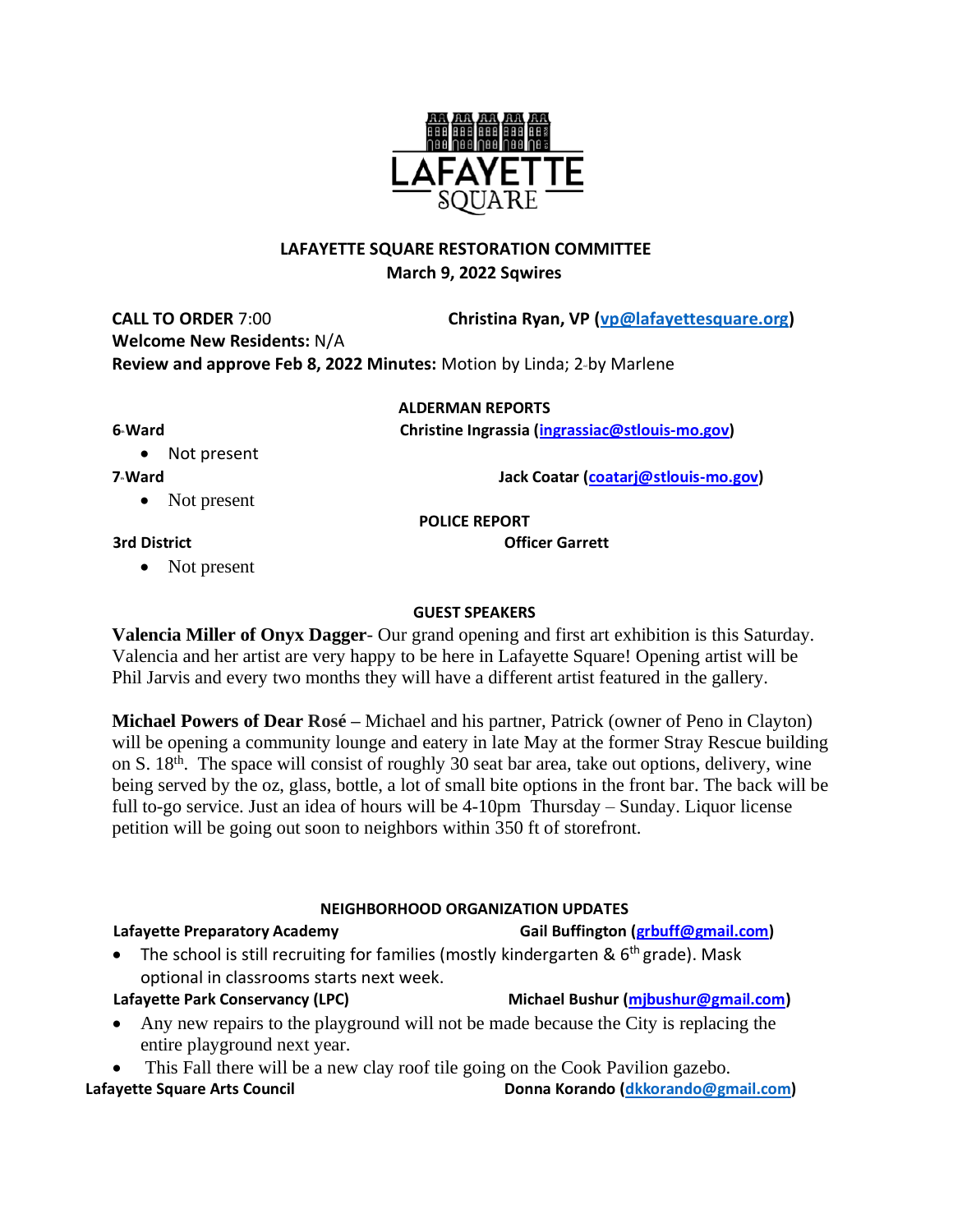- The first Concert in the Park series begins June  $4<sup>th</sup>$  after the Garden Tour. This year we will have some old favorites plus some new bands**.**
- **Barr Branch Tiger Reed**
	- $\bullet$  N/A

## **NEW AND ON-GOING BUSINESS**

## **Directory Sarah Hurst**

• The new and updated directory will be a great promotional tool for the neighborhood. Ads coming from businesses and will showcase our schedule of events. Directories will be printed before the Garden Tour so we can pass out.

## **Request for donations-Lift For Life Academy**

• Jill, Fundraising: Megan sent out an email yesterday to membership with information for those who are interested in donating to the cause. At our recent board meeting, \$333 was committed coming from LSNA with the goal is to reach the \$1,000 sponsorship level via donations from members. You can contribute by either buying tickets to the fashion show or making a monetary donations to LSNA paypal. Contact Jill with any questions.

## **COMMITTEE REPORTS**

**Treasurer's Report Kelly Schlueter (treasurer@lafayettesquare.org)** 

- Nothing new to report
- 

**Businesses Abigail Schlueter (Isba@lafayettesquare.org)** 

• Reaching out to Lafayette Square businesses to see if they are interested in setting up pop up booths for the Garden Tour.

**Fundraising The Constraint Constraint Constraint Constraint Constraint Constraint Constraint Constraint Constraint Constraint Person in the Constraint Constraint Person in the Constraint Constraint Constraint Person in th** 

Mardi Gras hot dog stand went well and we plan to make it an annual event. April  $16<sup>th</sup>$  Easter egg hunt at 11am in the park hosted by Moms in the Square, Garden & Urban Oasis Tour is June  $4^{\text{th}}$  and welcoming back the antique fair, summer race TBD, Oct  $29^{\text{th}}$  Masquerade Ball being held at Sqwires, Dec  $3&4^{\text{th}}$  Winter Fest- including Light Up The Square on the 3<sup>rd</sup> and the Holiday House Tour on the 4<sup>th</sup>.

## **Membership Megan Biegacki (membership@lafayettesquare.org)**

Not present. Members should be on the lookout for LSNA stickers in their mailboxes if they have renewed or joined.

# **Preservation Preservation Ron Gorman (<b>ronaldgorman@icloud.com**)

• The committee has been active the past 6 weeks working with The Lafayette Reserves. All homes are under contract and 3 homes will include pop up decks which the developer promises that the decks will not be visible from the street. The homes are supposed to be very nice and several include pools.

• The former church on McKay & Hickory is up for sale. It is 2 units. There has been an ongoing issue with rehabbing old properties and buyers not aware that we are within a historic code so there are limitations what they can do with the property. Ron has been contacting real